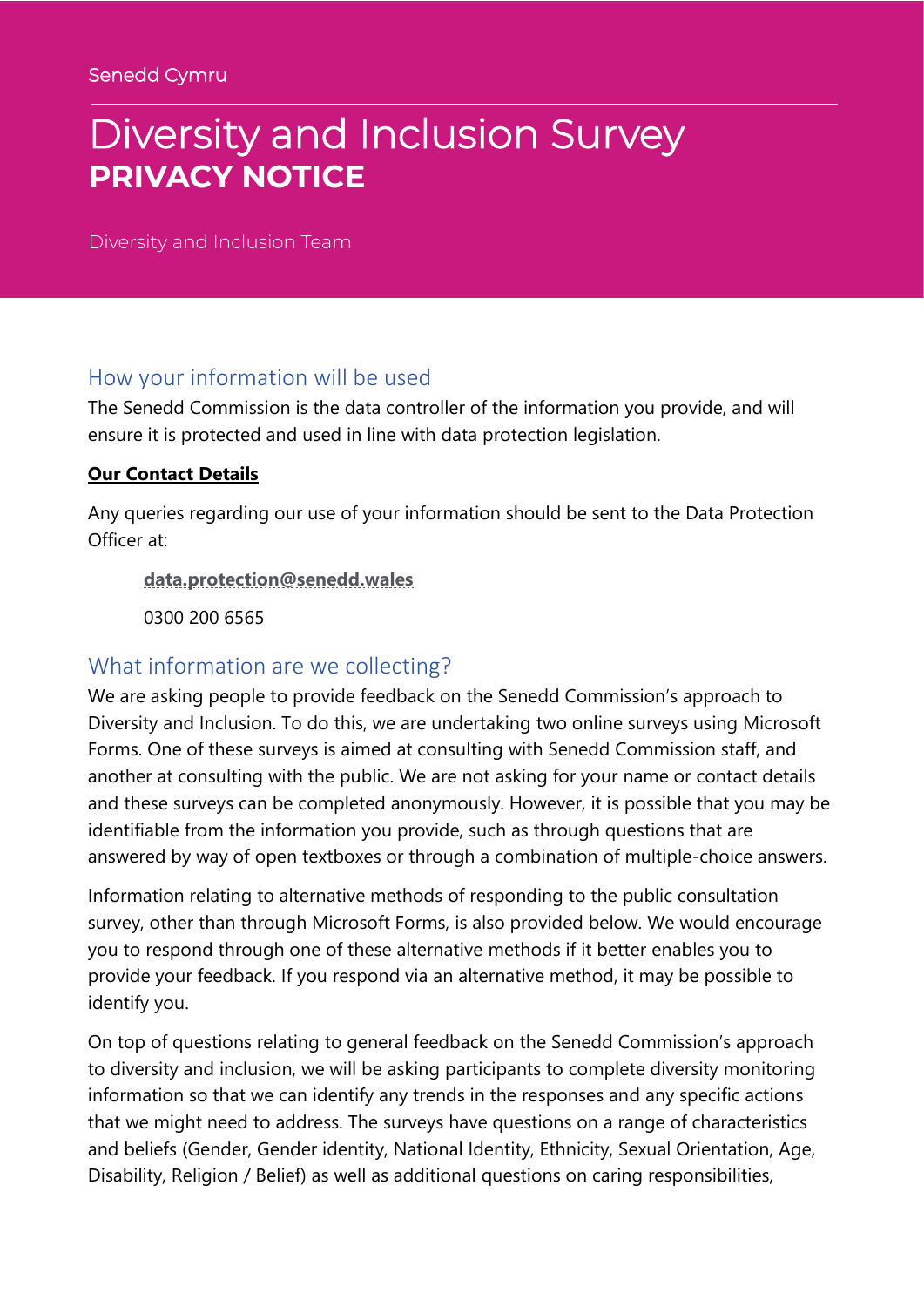working patterns and socio-economic background. These questions will include an option of "Prefer not to say".

# Why are we collecting it?

The Senedd Commission strives to be an exemplar employer and service provider that continuously engages with and listens to our employees, as well as the Members of the Senedd and the public that we serve.

The Senedd Commission is subject to certain legal obligations under equalities legislation, such as the public sector Equality Duty in section 149 of the Equality Act 2010. This general duty requires the Senedd Commission to, in the exercise of its functions, have due regard to the need to advance equality of opportunity and eliminate discrimination, amongst other factors. In particular, this involves having due regard to the need to minimise disadvantages and take steps to meet the needs of those who share a relevant protected characteristic, and encourage them to participate in public life.

Specifically, the Senedd Commission must prepare and publish equality objectives and review these at certain intervals, pursuant to regulation 5 of the Equality Act 2010 (Specific Duties and Public Authorities) Regulations 2017.

To help us to produce those objectives and monitor subsequent progress, it is imperative that we engage with our staff and service users to find out what they think about diversity and inclusion within the Senedd Commission and how it could be improved. The processing of the data will help us to develop objectives and actions for our forthcoming Diversity and Inclusion Strategy for the Sixth Senedd. These actions could be targeted at staff to assist the Senedd Commission to advance inclusion in its workforce, and to the wider public to address barriers to participation and engagement.

The Senedd Commission also has a separate legal obligation under paragraph 8 of Schedule 2 to the Government of Wales Act 2006 to make appropriate arrangements with a view to securing that its functions are exercised with due regard to the principle that there should be equality of opportunity for all people. Of particular relevance is the Senedd Commission's statutory function of ensuring that the Senedd is provided with the staff and services required for its purposes, pursuant to section 27(5) of the 2006 Act. The production of an effective Diversity and Inclusion Strategy, as well as the equality objectives that feed into this Strategy, goes some way to ensuring that the Senedd Commission is able to exercise its functions with due regard to the key principle of equality of opportunity for all people.

#### How to respond

We encourage individuals and organisations to complete the online survey through Microsoft Forms.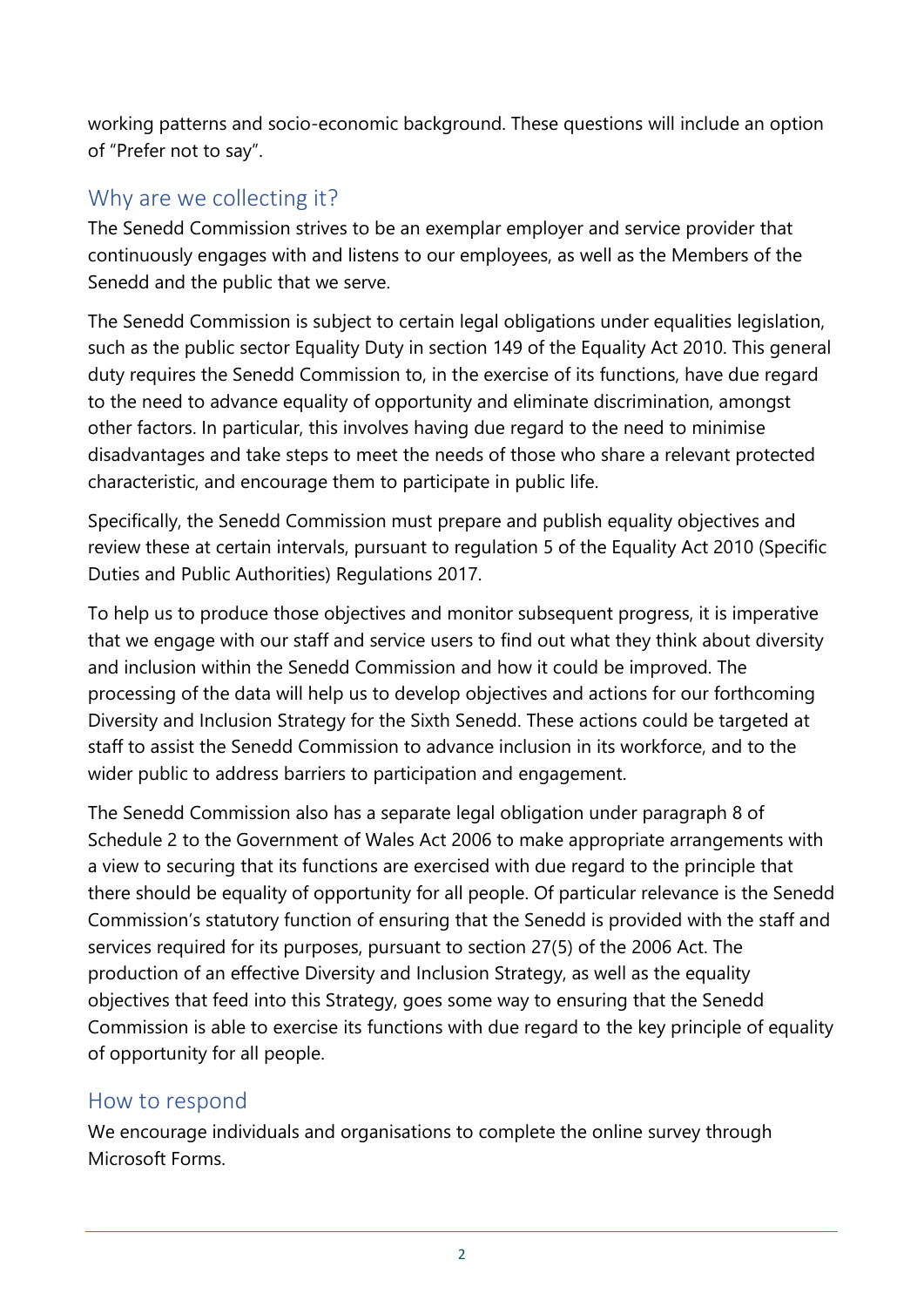The public consultation survey is also available on our website in British Sign Language (via a video) and as an Easy Read version. We welcome responses to the Easy Read document via email or hard copy, and video responses in British Sign Language via email. Sending responses using the alternative formats of the survey will involve information that could identify you, such as an email address or a video response in which you appear.

As with other personal data collected in response to these surveys, this information will need to be shared with a few selected members of staff. In order to protect personal information, we will only retain a summary of the feedback given, anonymise the feedback, and delete the video and email in line with our retention period. Personal information will not be retained beyond this period.

Electronic responses can be returned to us at **[Diversity@Senedd.Wales](mailto:Diversity@Senedd.Wales)**

Hard copy responses can be sent to us at:

Diversity and Inclusion Team Welsh Parliament Cardiff Bay Cardiff CF99 1SN

# Who will have access to the information?

Responses will treated as confidential and will only be visible to members of the Senedd Commission's Diversity and Inclusion Team and a small number of staff in the Research Service who will help with statistical analysis.

# Will the information be shared with any third parties, or publicised?

The information will not be shared with any third parties. The information will be used internally for data analysis and will not be published.

# Where will the information be stored?

The information will be stored securely on our ICT systems which includes third party cloud services provided by Microsoft. Any transfer of data by Microsoft outside of the EEA is covered by contractual clauses under which Microsoft ensure that personal data is treated in line with domestic legislation. To find out more about how Microsoft will use your information, you can read their privacy statement **[here](https://www.microsoft.com/en-gb/trust-center/privacy?SilentAuth=1)**.

# How long will the information be retained?

The information from individual respondents will be stored for no more than 24 months from the end of the consultation period, to enable us to fully analyse the data, identify demographic trends, and use it to inform future actions. Responses from organisations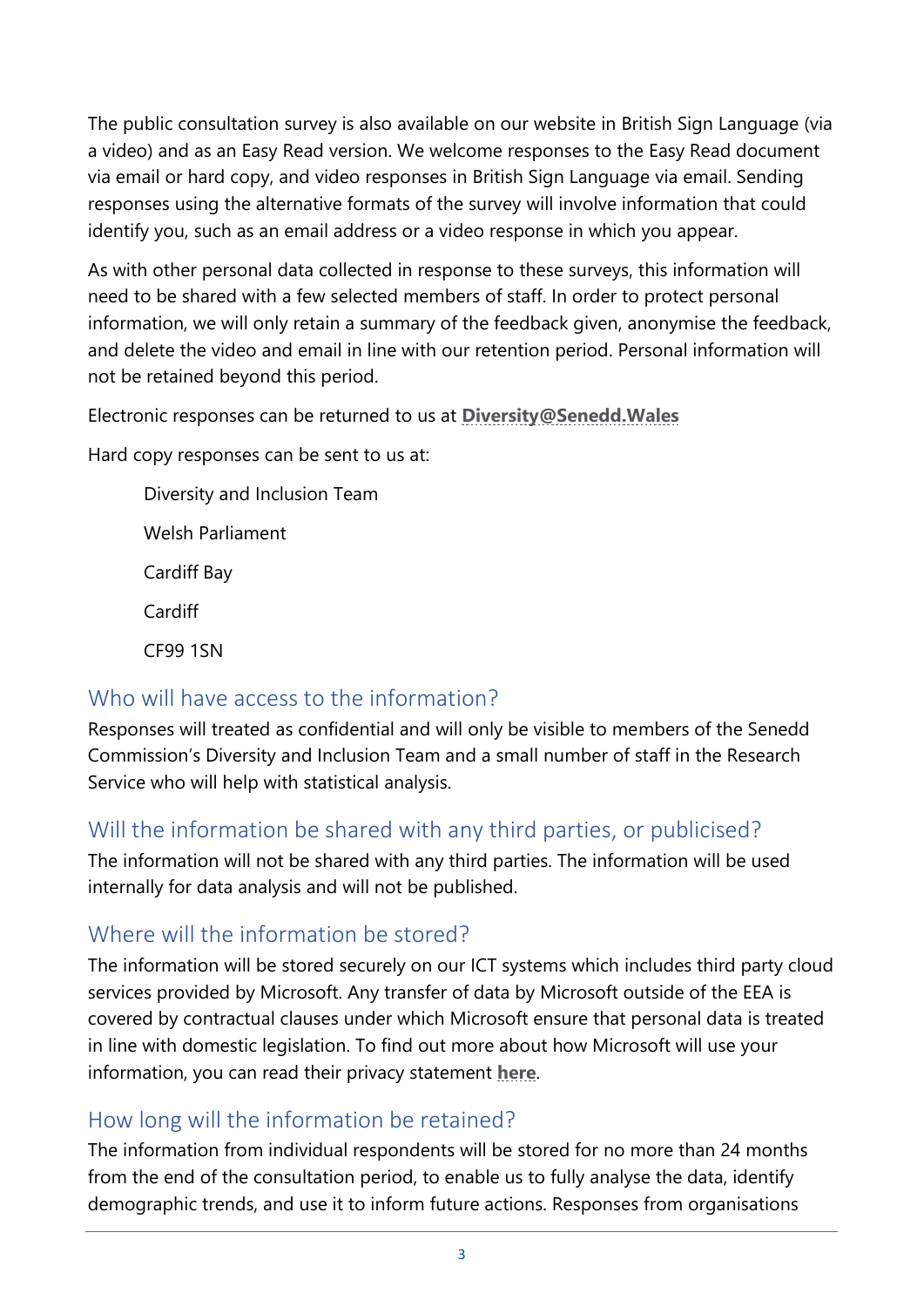responding in their professional capacity will be retained for the duration of the Sixth Senedd. However, personal demographic monitoring information will be removed after 24 months from organisational responses.

# How will the information be disposed of?

Information will be securely disposed of following the end of the retention period.

# Our legal bases for collecting, holding and using your personal information

Data protection law sets out various legal bases which allow us to collect, hold and use your personal information. For the purpose of processing the personal data you provide, we rely on the following legal bases:

## **The processing is necessary for the performance of a task carried out in the public interest**

The Senedd Commission has a number of statutory functions as set out in the Government of Wales Act 2006. This includes providing to the Senedd, or ensuring that the Senedd is provided with, the staff and services it requires for its purposes.

It is in the public interest that the Senedd Commission's functions are exercised with due regard to the principle that there should be equality of opportunity for all people. As set out above, this includes addressing barriers for participation and engagement to members of the public, as well as advancing diversity and inclusion in its own workforce.

In particular, by addressing barriers to participation and engagement, this helps to ensure that the wider work of the Senedd and its elected representatives is as inclusive as possible of all members of society in Wales, regardless of personal circumstances, characteristics and beliefs that could act as a barrier to participation and engagement.

The personal information provided in these surveys will assist the Senedd Commission when considering how to address these challenges, including by feeding into the development of its Diversity and Inclusion Strategy for the Sixth Senedd.

## **The processing is necessary for compliance with a legal obligation.**

As set out above, the Senedd Commission has legal obligations under equalities legislation (such as to produce and periodically review equality objectives), as well as a specific legal obligation under the Government of Wales Act 2006 to make appropriate arrangements with a view to securing that its functions are exercised with due regard to the principle that there should be equality of opportunity for all people.

The personal information provided as part of these surveys will help to ensure that the Senedd Commission is able to meet these legal obligations, for the reasons provided in this notice.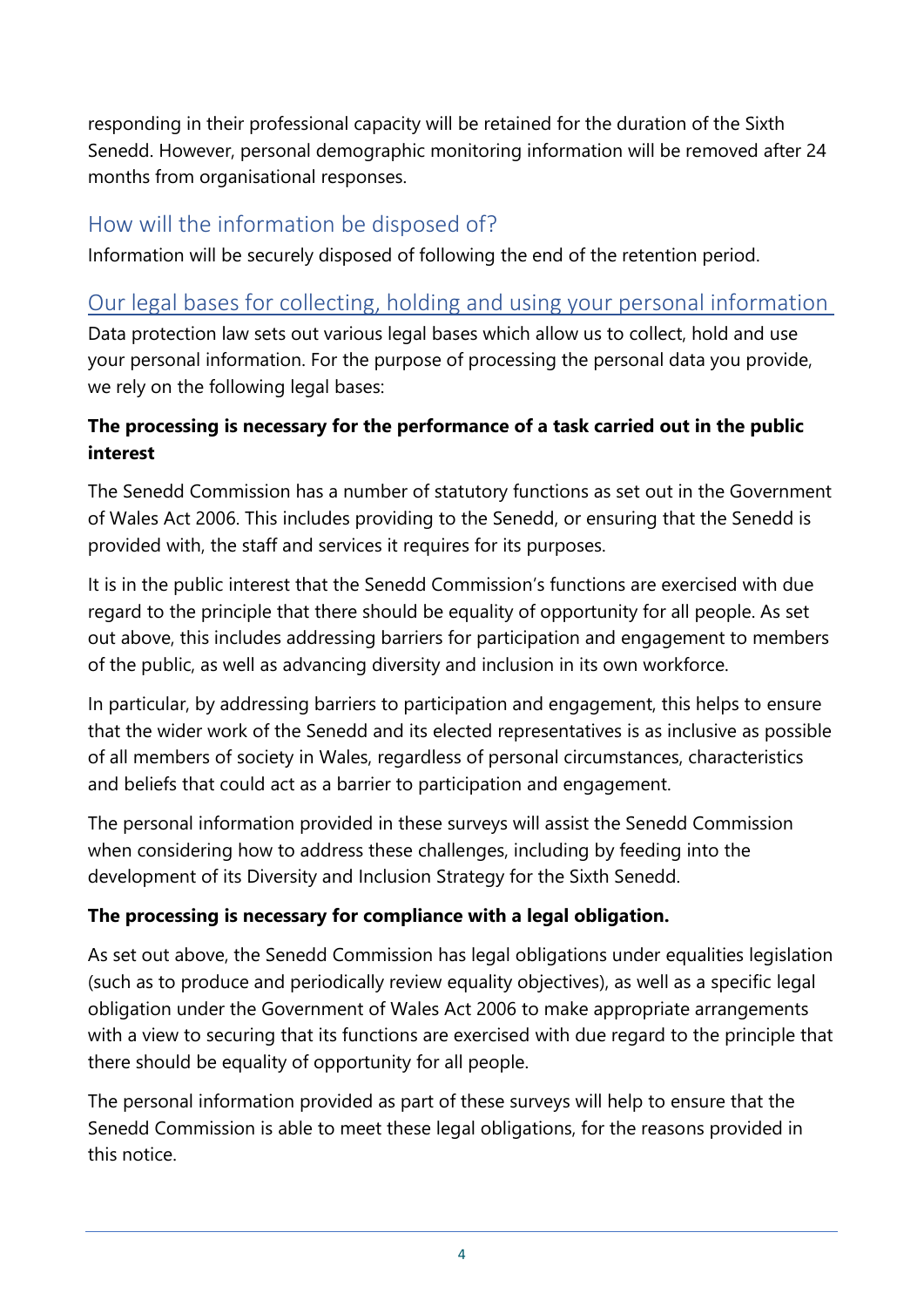#### **Special category personal data**

We may process special category personal data if you choose to provide any. Special category personal data is defined as including data revealing racial or ethnic origin, religious or philosophical beliefs, sexual orientation and data about health.

Special category data will be processed on the basis that it is necessary for reasons of substantial public interest (as provided for by Article 9(2)(g) of the UK GDPR, read in conjunction with primarily paragraph 8 of Schedule 1 to the Data Protection Act 2018, but also paragraph 6 of Schedule 1 to the 2018 Act).

#### **Your rights**

As a data subject, you have a number of rights. The rights which apply depend on the legal bases we are relying on to use your personal information. Those rights will not apply in all instances, and the Senedd Commission will confirm whether or not that is the case when you make a request.

The rights include the right to request access to your own personal information, sometimes called a 'subject access request'.

Additionally, you have the right to request from us:

- that any inaccurate information we hold about you is corrected (please note that you are required to keep us up to date with any changes to your personal information);
- that information about you is deleted (in certain circumstances);
- that we stop using your personal information for certain purposes or in certain circumstances; and
- that your information is provided to you or a third party in a portable format (again, in certain circumstances).

If you would like to engage any of the rights that you have under data protection legislation, ask a question or make a complaint about how your information is used; please contact the Data Protection Officer using one of the methods set out above, in the 'our contact details' section.

#### **Requests for information made to the Senedd Commission**

In the event of a request for information being made under access to information legislation, it may be necessary to disclose all or part of the information that you provide. We will only do this if we are required to do so by law.